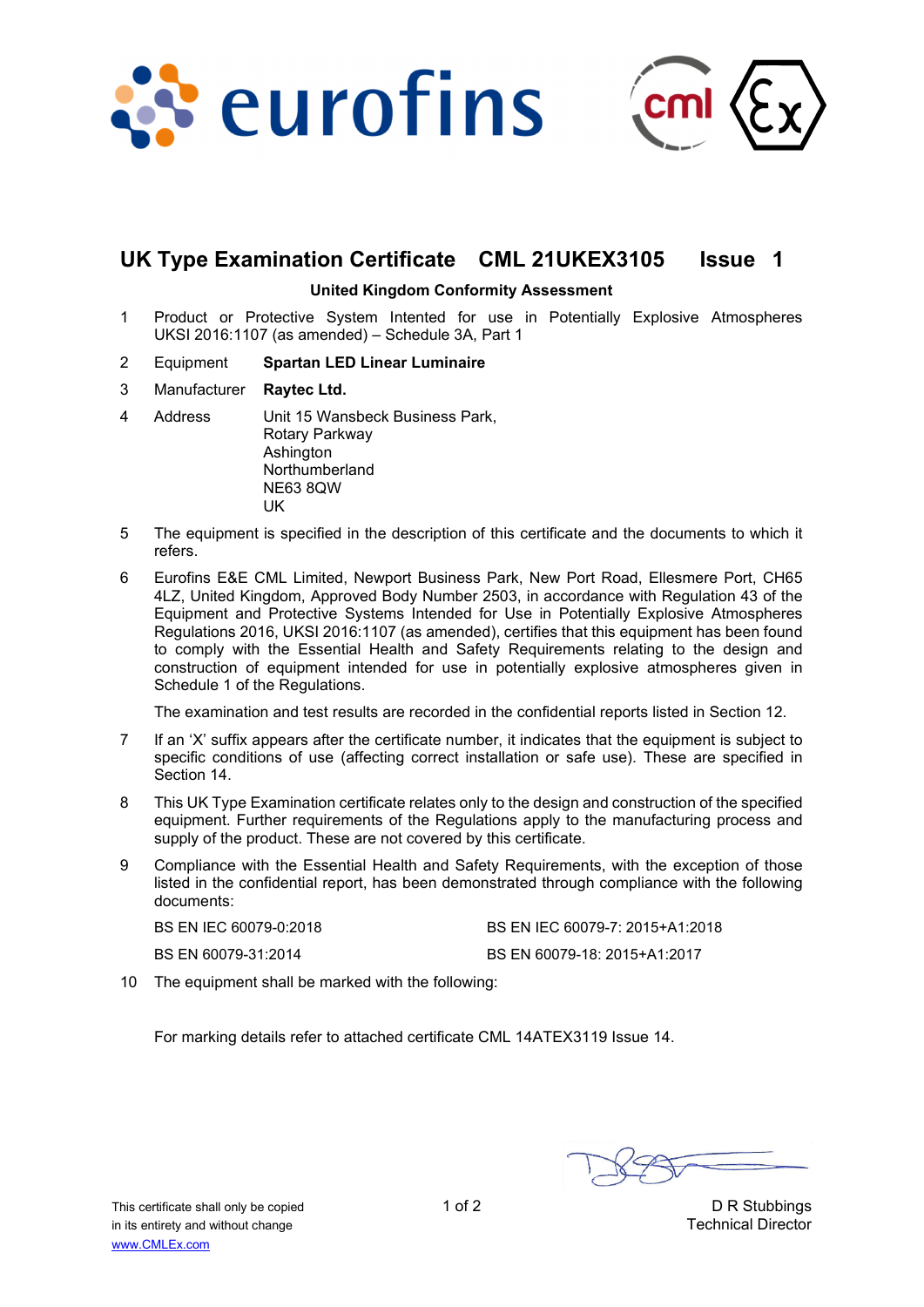



## **11 Description**

For product description refer to attached certificate CML 14ATEX3119 Issue 14.

### **Variation 1**

This variation introduces the following modifications:

- i. Alternative electronic components for power supply unit.
- ii. Alternative Nemalux nameplate is added.
- iii. Correction of typographical errors on schedule drawings.

#### **12 Certificate history and evaluation reports**

| <b>Issue</b> | <b>Date</b>              | <b>Associated report</b> | <b>Notes</b>                 |
|--------------|--------------------------|--------------------------|------------------------------|
|              | 26 Mar 2021   R13817A/00 |                          | Issue of prime certification |
|              | 29 Jun 2021              | R14354A/00               | Introduction of variation 1. |

Note: Drawings that describe the equipment are listed in the Annex.

#### **13 Conditions of Manufacture**

13.1 Any previously certified parts incorporated in the equipment shall be UKCA compliant by the 1st of January 2022.

For additional conditions of manufacture refer to attached certificate CML 14ATEX3119 Issue 14.

### **14 Specific Conditions of Use**

None; refer to attached certificate CML 14ATEX3119 Issue 14.